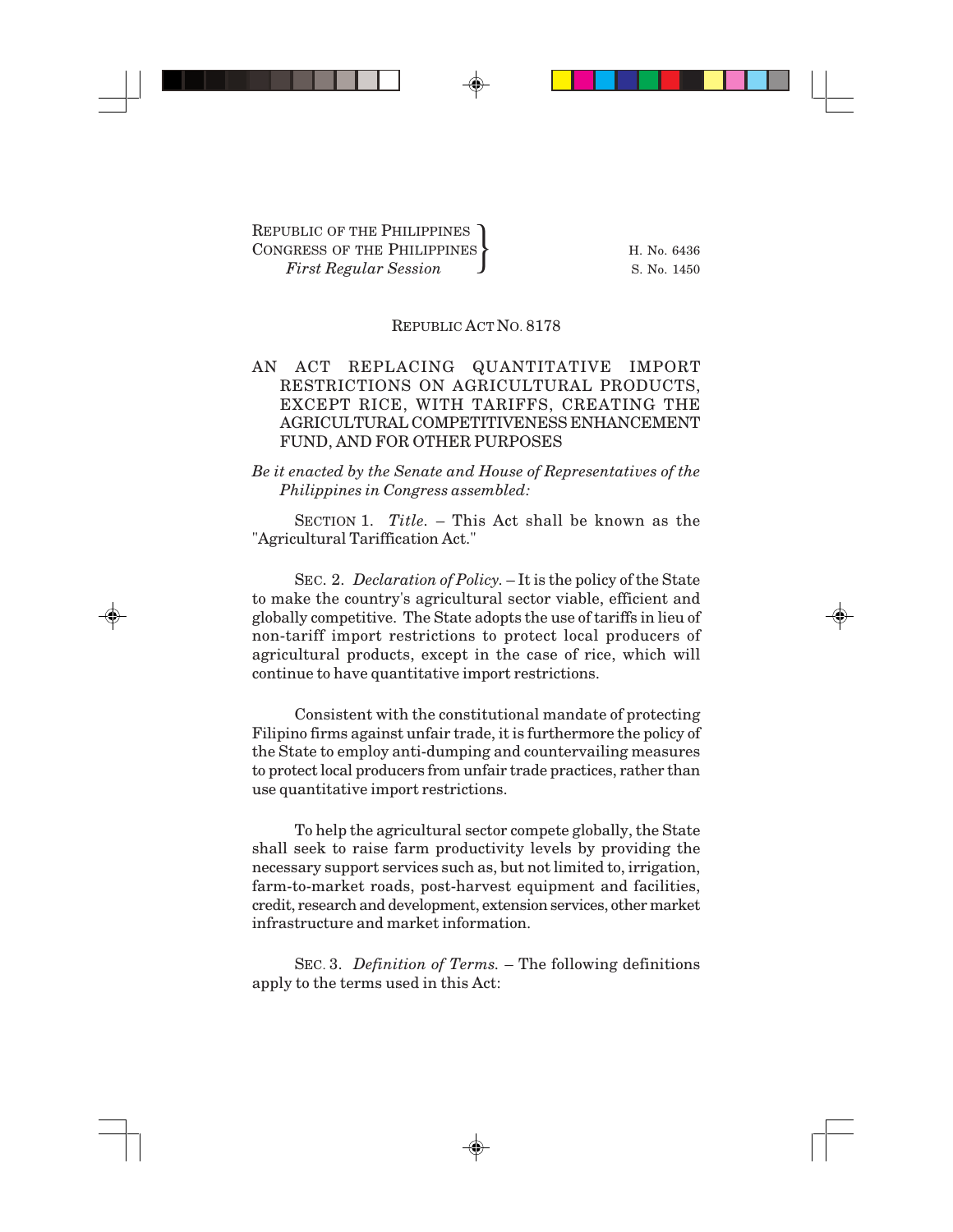(a) "Agricultural products" shall have the same meaning as agricultural products under Chapters 1-24 of Presidential Decree No. 1464, otherwise known as the Tariff and Customs Code of the Philippines, as amended.

(b) "Applied rate" is the rate of import duty that is actually used by Customs authorities in the collection of Customs revenues.

(c) "Bound rate" refers to maximum limits on tariffs on products committed by the Philippines to the World Trade Organization (WTO) under the Uruguay Round Final Act.

(d) "In-Quota Tariff Rate" refers to the tariff rates for minimum access volumes committed by the Philippines to the World Trade Organization (WTO) under the Uruguay Round Final Act.

(e) "Minimum Access Volume" refers to the volume of a specific agricultural product that is allowed to be imported with a lower tariff as committed by the Philippines to the World Trade Organization (WTO) under the Uruguay Round Final Act.

(f) "Quantitative Import Restrictions" refers to non-tariff restrictions used to limit the amount of imported commodities, including but not limited to discretionary import licensing and import quotas, whether qualified or absolute.

(g) "Tariff" refers to a tax levied on a commodity imported from another country. It earns revenues for the government and regarded as instruments to promote local industries by taxing their competitors. The benefit is accorded to the local producers by the maintenance of a domestic price at a level equal to the world price plus the tariff.

(h) "Tariffication" refers to the lifting of all existing quantitative restrictions such as import quotas or prohibitions, imposed on agricultural products, and replacing these restrictions with tariffs.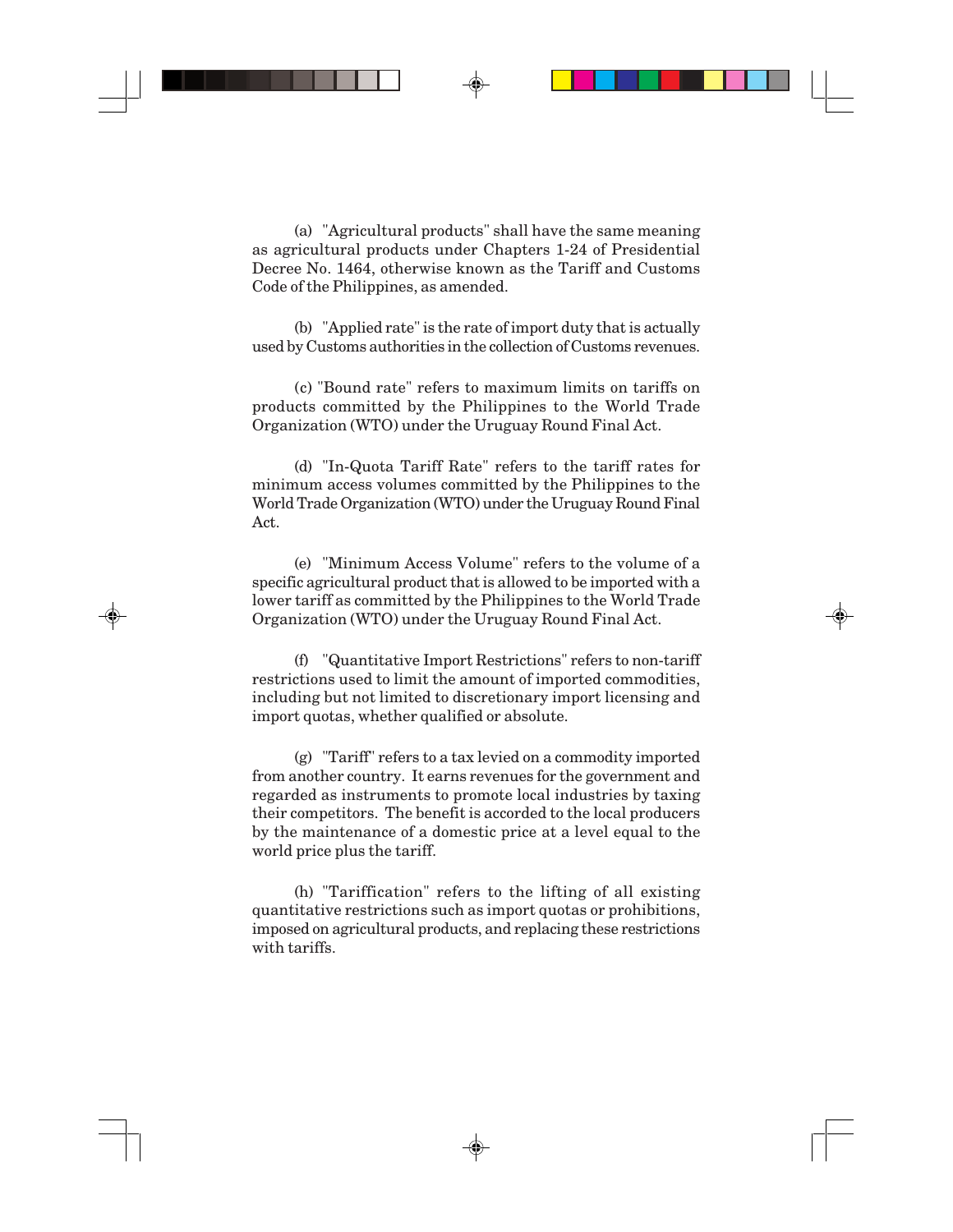SEC. 4. *Repeal.* – The following laws and all other laws or provisions of law prescribing quantitative import restrictions or granting government agencies the power to impose such restrictions on agricultural products, except rice, are hereby repealed:

(1) Republic Act No. 1296, entitled: "An Act to Prohibit the Importation of Onions, Potatoes, Garlic, and Cabbages, Except for Seedling Purposes, and to Provide Penalties for the Violation Thereof";

(2) Republic Act No. 2712, entitled: "An Act to Prohibit the Importation of Coffee";

(3) Presidential Decree No. 1297, as amended, entitled: "Centralizing the Importation of Ruminants for Breeding, Slaughter and Beef";

(4) Paragraph 10 of Section 23 of Republic Act No. 7607, entitled: "An Act Providing a Magna Carta for Small Farmers";

(5) Paragraph (a) of Section 15 of Republic Act No. 7308, entitled: "Seed Industry Development Act";

(6) Section 4 of Republic Act No. 4155, as amended, entitled: "An Act to Promote and Strengthen the Virginia Tobacco Industry"; and

(7) Presidential Decree No. 1483, entitled: "Authorizing the Importation of Foreign Cigar Leaf Tobacco for Blending Purposes."

SEC. 5. *Amendment.* – Subparagraph (xii), paragraph (1) Section 6 of Presidential Decree No. 4 (National Grains Authority Act), as amended, is hereby further amended to read as follows:

"SEC. 6. (a) *Powers*. –

"(xii) to establish rules and regulations governing the importation of rice and to license, impose and collect fees and charges for said importation for the purpose of equalizing the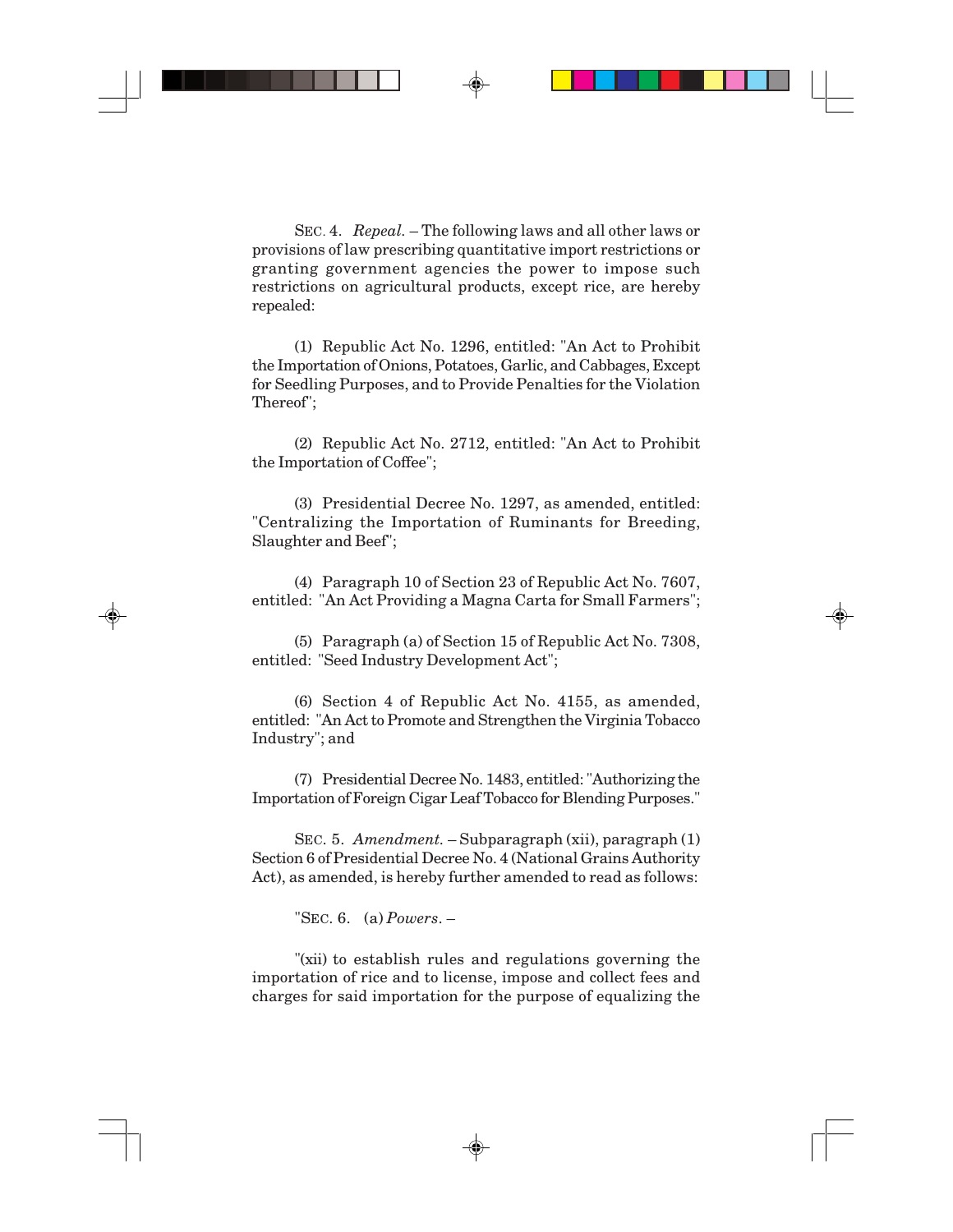selling price of such imported rice with normal prevailing domestic prices.

"In the exercise of this power, the Council after consultation with the Office of the President shall first certify to a shortage of rice that may occur as a result of a short-fall in production, a critical demand-supply gap, a state of calamity or other verified reasons that may warrant the need for importation: *Provided,* That this requirement shall not apply to the importation of rice equivalent to the Minimum Access Volume obligation of the Philippines under the WTO. The Authority shall undertake direct importation of rice or it may allocate import quotas among certified and licensed importers, and the distribution thereof through cooperatives and other marketing channels, at prices to be determined by the Council regardless of existing floor prices and the subsidy thereof, if any, shall be borne by the National Government."

SEC. 6. *Tariffication.* – In lieu of quantitative restrictions, the maximum bound rates committed under the Uruguay Round Final Act shall be imposed on the agricultural products whose quantitative restrictions are repealed by this Act. The President shall issue the corresponding tariffs beginning 1996 up to year 2000: *Provided,* That the schedule of the initial and final applied rates shall be consistent with the country's tariff binding commitments.

In case of shortages or abnormal price increases in agricultural products, whose quantitative restrictions are lifted under this Act, the President may propose to Congress, revisions, modifications or adjustments of the Minimum Access Volume (MAV): *Provided, however,* That in the event Congress fails to act after fifteen (15) days from receipt of the proposal, the same shall be deemed approved.

SEC. 7. *Mechanism for the Implementation of Minimum Access Volume (MAV).* – An equitable and transparent mechanism for allocating the Minimum Access Volume (MAV) of agricultural products, whose quantitative restrictions are herein lifted, shall be developed and established, having the least government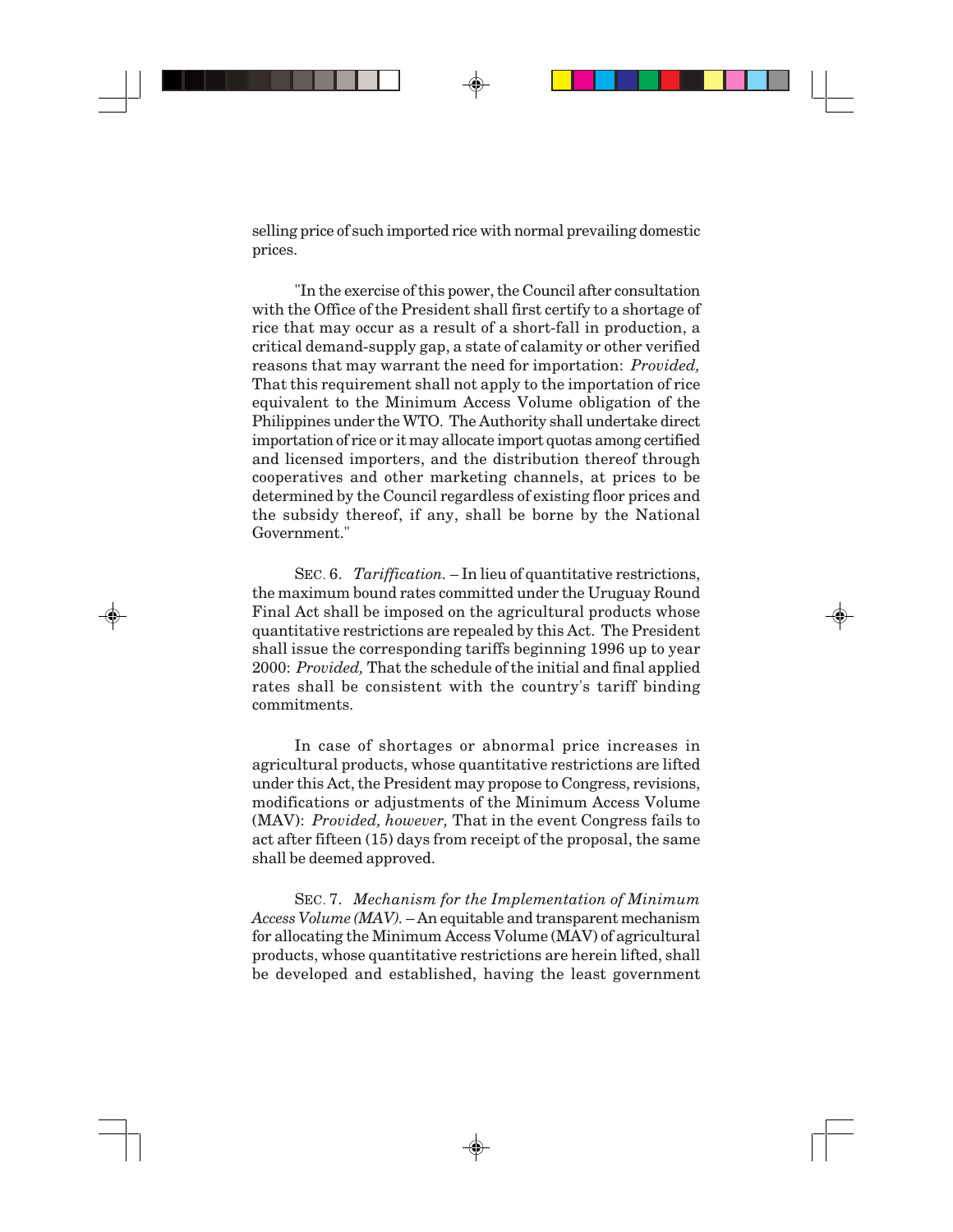intervention, addressing the requirements of each geographical area, and without entailing any cost to importers/users of these products to the detriment of local consumers and other end-users.

For this purpose and in accordance with the abovementioned guiding principles, the Cabinet Committee created by Memorandum Order No. 245 dated December 13, 1994 to oversee and manage the minimum access quotas committed by the Philippines under the General Agreement on Tariffs and Trade Uruguay Round with the inclusion of the National Economic and Development Authority (NEDA), and in consultation with all concerned agricultural farmer/producer/processor/importer groups, shall submit to Congress within a period of sixty (60) days from the effectivity of this Act, the appropriate mechanism for the implementation of the minimum access volumes.

SEC. 8. *Agricultural Competitiveness Enhancement Fund.* – To implement the policy enunciated in this Act, there is hereby created the Agricultural Competitiveness Enhancement Fund, hereinafter referred to as the Fund. The proceeds of the importation of minimum access volume shall accrue to the General Fund and shall be deposited with the National Treasury.

The entire proceeds shall be set aside and earmarked by Congress for irrigation, farm-to-market roads, post-harvest equipment and facilities, credit, research and development, other marketing infrastructure, provision of market information, retraining, extension services, and other forms of assistance and support to the agricultural sector.

The Committees on Agriculture and Food, Appropriations and Finance of both the Senate and the House of Representatives shall conduct a periodic review of the use of the Fund. The Fund shall have a life of nine (9) years, after which all remaining balances shall revert to the General Fund.

SEC. 9. *Repealing Clause.* – All laws, decrees, executive issuances, rules and regulations inconsistent with this Act are hereby repealed or modified accordingly.